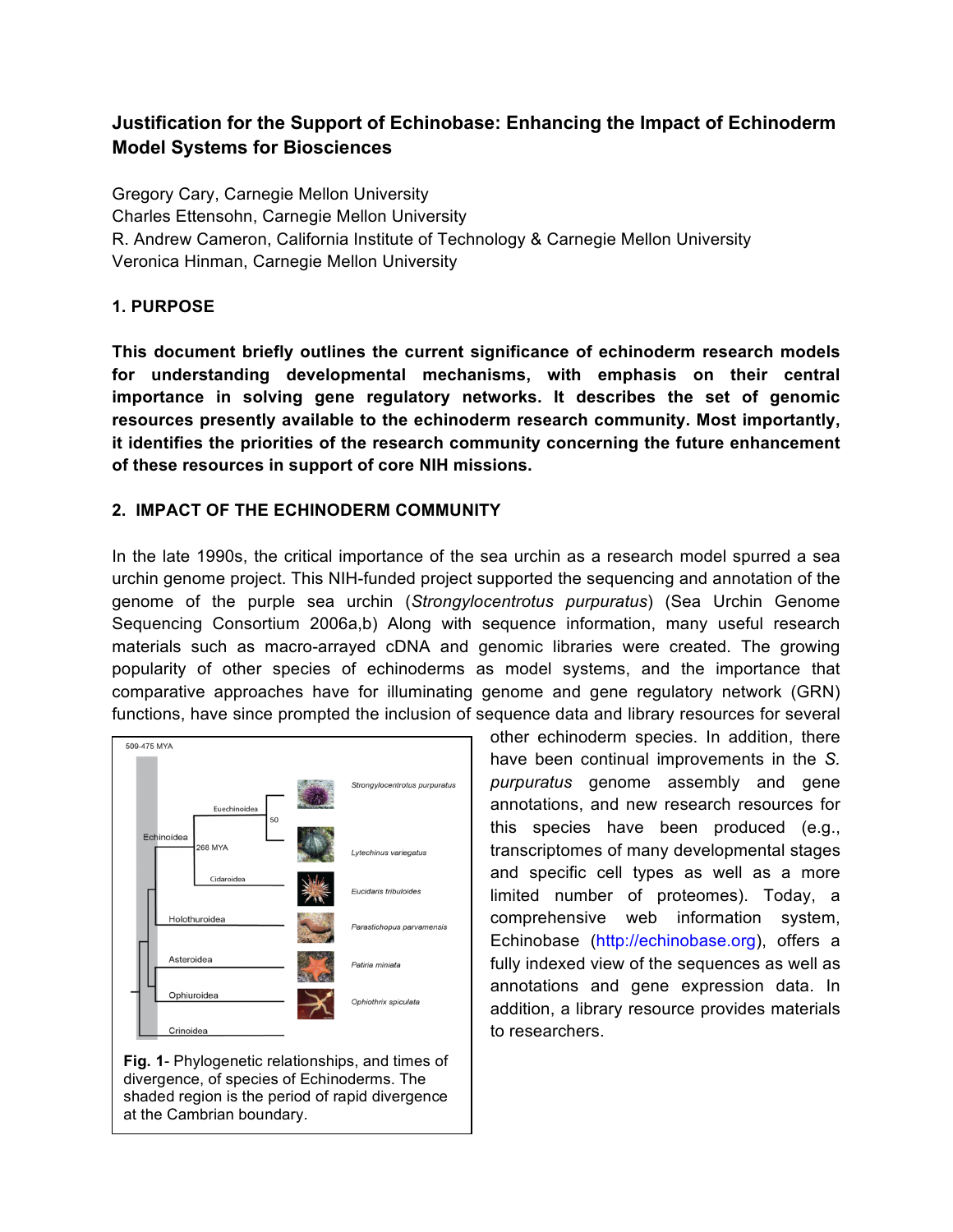### *(A) Echinoderms*

Early Cambrian stem group echinoderms, identified by their calcite endoskeletons and water vascular systems, were survived by stem group lineages that gave rise to the five extant classes (Figure 1). One of the most striking aspects of echinoderm evolutionary history is that since the Ordovician, 495-440 million years (MY) ago, the characters that define the echinoderm classes have been completely static. As established by modern phylogenomics (Telford et al. 2014): (i) the echinoderms plus hemichordates are the sister clade to the chordates within deuterostomes; (ii) the primitively stalked crinoids are basal to the other four extant echinoderm classes, all of which are motile as adults; (iii) the sea stars and brittle stars are sister groups; (iv) the sea cucumbers and sea urchins are sister groups; (v) the sea urchins themselves diverged from common ancestors that last lived at the latest about 268 MY ago, i.e., 18 MY before the great end-Permian extinction, and which were likely already separated into the two extant subclasses (cidaroids, "pencil urchins", and euechinoids "modern sea urchins").

### *(B) The Echinoderm Research Community*

The investigators who use sea urchins and other echinoderms as research models for development and cell biology are an active and intellectually important community of researchers. Currently, this community comprises about 150 investigators, as measured by the number of people who attend the DBSU meeting (see below). There are about 50 laboratory directors on the current mailing list for this meeting. An NIH Reporter search for keywords: "urchin" or "Echinoderm" shows that there are awards totaled at \$6.5 million for 2016-17. They reside in NICHD, NIGMS, NIEHS and OD institutes. Likewise, NSF lists 25 active awards for "Echinoderm" in Bio Directorate programs, funded at \$9.5 million.

The echinoderm research community is a remarkably cooperative group. This collection of investigators has held an international meeting (Developmental Biology of the Sea Urchin; DBSU) every 18 months for 37 years (since 1981) with only a rotating, ad hoc committee of organizers and no other official structure. Many investigators, graduate students, and postdoctoral scholars have spent time in echinoderm research laboratories other than their own for sabbaticals or short training experiences. Interdisciplinary work ranging from paleontology to molecular developmental biology is evident within the community. The exchange of unpublished sequence data and reagents occurs seamlessly among laboratories. This group of scientists exhibits "coopetitive" behavior, a mixture of competition and cooperation discussed in game theory and social organization (Ghobadi and Ambra 2012). In this context, the support of community resources returns much more than it costs while still supporting innovative efforts.

## *(C) Broader Impacts of the Echinoderm Community*

Sea urchins have been an important research model for more than 150 years (McClay 2011). Currently, studies with sea urchins and other echinoderms are making far-reaching contributions to many fields of biology. For example, a Google Scholar search reveals that the term,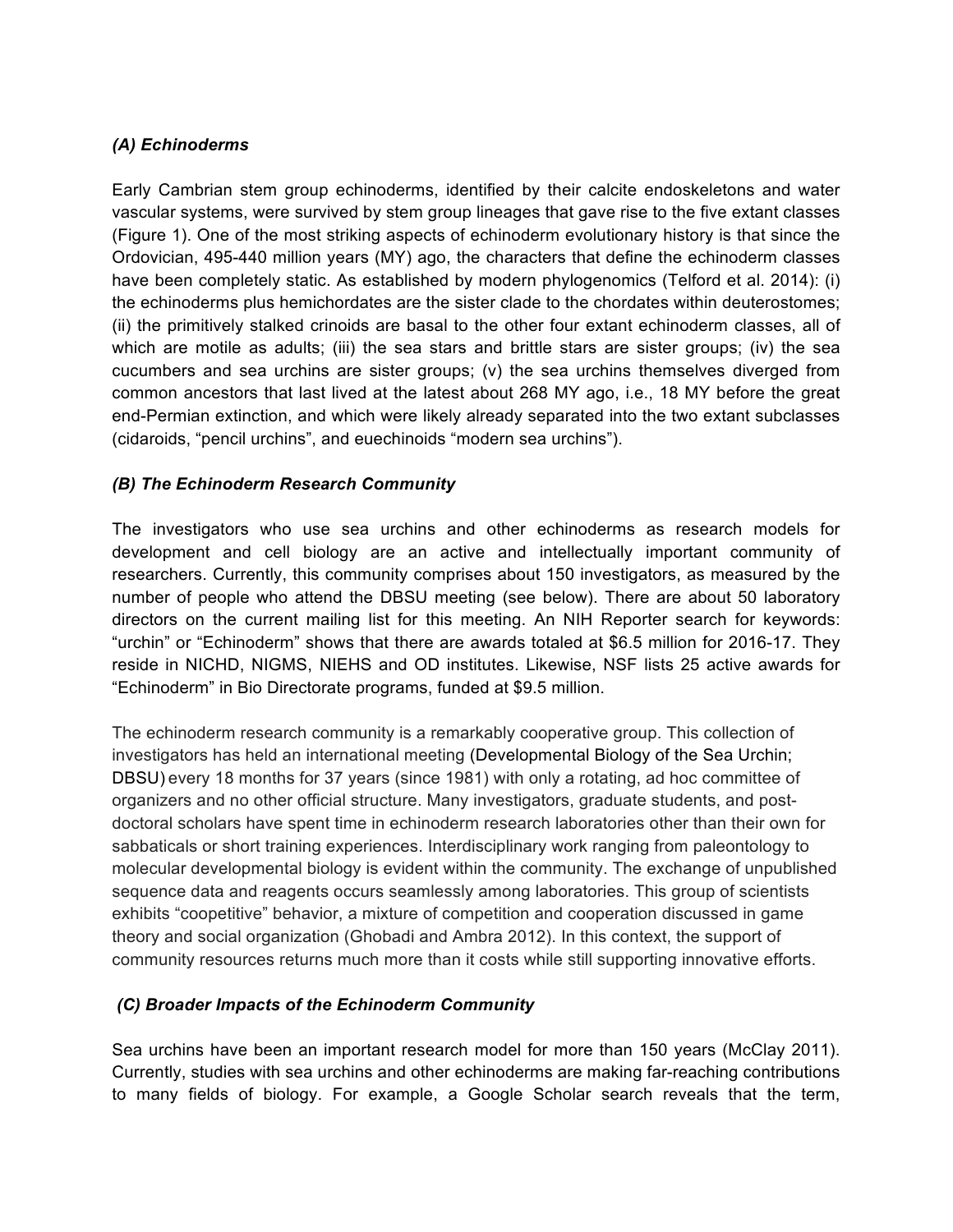"Echinoderm" has been used in the text of  $\sim$ 14,500 publications since 2011. Most significantly, echinoderms have contributed uniquely to understanding the controlling role of the genome in the process of development. Still today, the best understood regulatory logic control processing is known for genes acting during sea urchin development. The strengths of this experimental model will continue to make it a preeminent system for the analysis of the genomic control of embryogenesis.

Research with echinoderms is currently impacting several major areas, including:

*Gene Regulatory Networks:* Presentation of the first detailed animal gene regulatory network model for development (Davidson et al. 2002) heralded the beginning of a new and ever more important research role for sea urchins. This work was tremendously augmented by the genome sequence announced in 2006 (Sea Urchin Genome Sequencing Consortium et al. 2006) and by the use of arrayed library resources. The sea urchin embryo is now the leading model system for analyzing the regulatory networks that underlie all animal development. Current work in this important field is expanding our understanding of the architecture of GRNs (Li et al. 2014; Andrikou et al. 2015; Peter and Davidson 2017; Cui et al. 2017), GRN evolution (Cheatle Jarvela et al. 2014; Erkenbrack and Davidson 2015; Cary et al. 2017), linkages between GRNs and tissue morphogenesis (Rafiq et al. 2014; Saunders and McClay 2014), the regulation of GRNs by intercellular signaling pathways (Cui et al. 2014; Sun and Ettensohn 2014), and the potential utility of GRNs in re-engineering the process of embryogenesis (Damle and Davidson 2012). This work has pioneered the use of systems and GRN approaches into many other models of biology (Dutkowski and Ideker 2011; Sánchez Alvarado 2012; Wilson et al. 2008; Zmasek and Godzik 2013). **As evidence of impact in this cardinal area, there are ~11,600 Google Scholar citations using the terms "sea urchin gene regulatory network" since 2011.** 

*Immunology:* Sea urchins have potent non-adaptive immune systems that utilize hundreds of receptors of classes such as Toll-like Receptors (TLR) (Buckley and Rast 2015). Elucidation of echinoderm immune function has the potential to inform our understanding and evolution of vertebrate immune function (Buckley et al. 2017; Yue et al. 2014).

*Cell Signaling:* The genome sequence has also made possible important new insights regarding cell signaling processes in early development and their role in embryonic patterning (Haillot et al. 2015; Materna and Davidson 2012; McIntyre et al. 2013; Sethi et al. 2012; Chang et al. 2017; Range and Wei 2016; Whittaker et al. 2006; Warner et al. 2014). Current research on detoxification biochemistry, as well as response abiotic stressors relies heavily on the sea urchin (Bošnjak et al. 2013; Hamdoun and Epel 2007; Campanale and Hamdoun 2012; Chan et al. 2015). The sea urchin has a long history of contributions to fertilization biology (reviewed in (Briggs and Wessel 2006)) and echinoderms continue to be an important model system for the study of this biological phenomenon (Ramos and Wessel 2013; Guo et al. 2015). Further, because of the high resolution imaging capabilities, cell cleavage processes continue to be informed by studies with echinoderms (Abruzzese et al. 2017; Henson et al. 2017).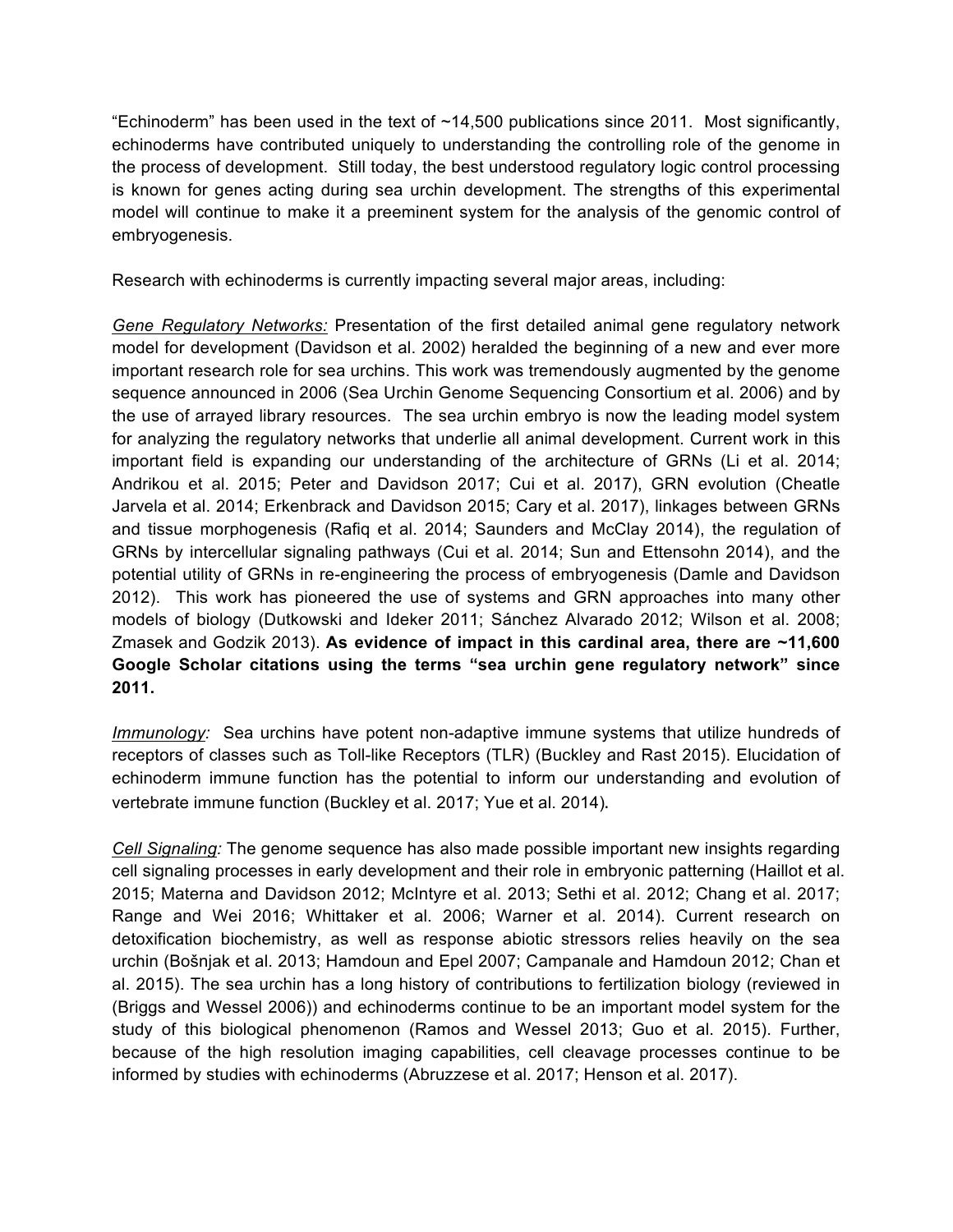*Neurobiology:* In the realm of neurobiology, the genome sequence has uncovered a range of fascinating but little understood sensory organs and pathways (Yankura et al. 2013; Burke et al. 2014; Elphick 2014; Wei et al. 2016; Cheatle Jarvela et al. 2016).

*Germ Cell Specification:* The sea urchin has emerged as an important model for the study of germ cell specification by conditional mechanisms, work that has also been spurred by the availability of genomic data (Wessel et al. 2014; Oulhen et al. 2017).

*Regeneration and Ageing:* The extraordinary capacity that echinoderms have for regeneration, and studies showing exceptional longevity are now being exploited by researchers. These works are currently directed at understanding the molecular and cellular mechanisms of the biological phenomena (Merino et al. 2017; Cary and Hinman 2017; Oulhen et al. 2016; Reinardy et al. 2015).

*Education and Outreach:* The availability of sea urchin gametes and the ease of their manipulation have made the sea urchin a popular source of educational material for many years. There are two widely used and complementary educational web sites. "Sea Urchin Embryology" (http://web.stanford.edu/group/Urchin/) provides essential information concerning animal procurement and handling, gamete collection, and fertilization, as well as detailed protocols for simple wet-lab exercises related to fertilization and early development. "Virtual Urchin" (virtualurchin.stanford.edu) supports unique, interactive web-based educational modules related to sea urchin development, including a virtual lab bench for simulating complex experimental manipulations. "Embryology Experiment" kits are commercially available from Carolina Biological Supply Company and Gulf Specimen Marine Lab, attesting to the widespread use of sea urchin gametes and embryos as educational materials.

## **3. CURRENT ECHINOBASE RESOURCES THAT SUPPORT COMMUNITY ACTIVITIES**

#### *(A) Available Data for Echinoderm Research at NCBI*

Number of search results for echinoderm terms in PubMed for 2016 637 Number of echinoderm nuclear genome projects registered at NCBI 10 Number of echinoderm transcriptome projects in the Short Read Archive at NCBI:

292 (81 species)

| (B) EchinoBase Web Information System                       |           |
|-------------------------------------------------------------|-----------|
| Number of species with assembled genomes in Echinobase      | 6         |
| Number of species with skim genome sequencing in Echinobase | 2         |
| Number of bytes in the Echinobase web directories           | 247 Gb    |
| Number of files in the Echinobase web directories           | 5,114,700 |
| Number of bytes in 216 sequence download files              | 35.6 Gb   |

Since its creation, Echinobase (http://echinobase.org), the public portal to echinoderm genomic resources, has proved to be invaluable; for example, the remarkable progress made on developmental GRNs would not have been possible without it. Echinobase as it is now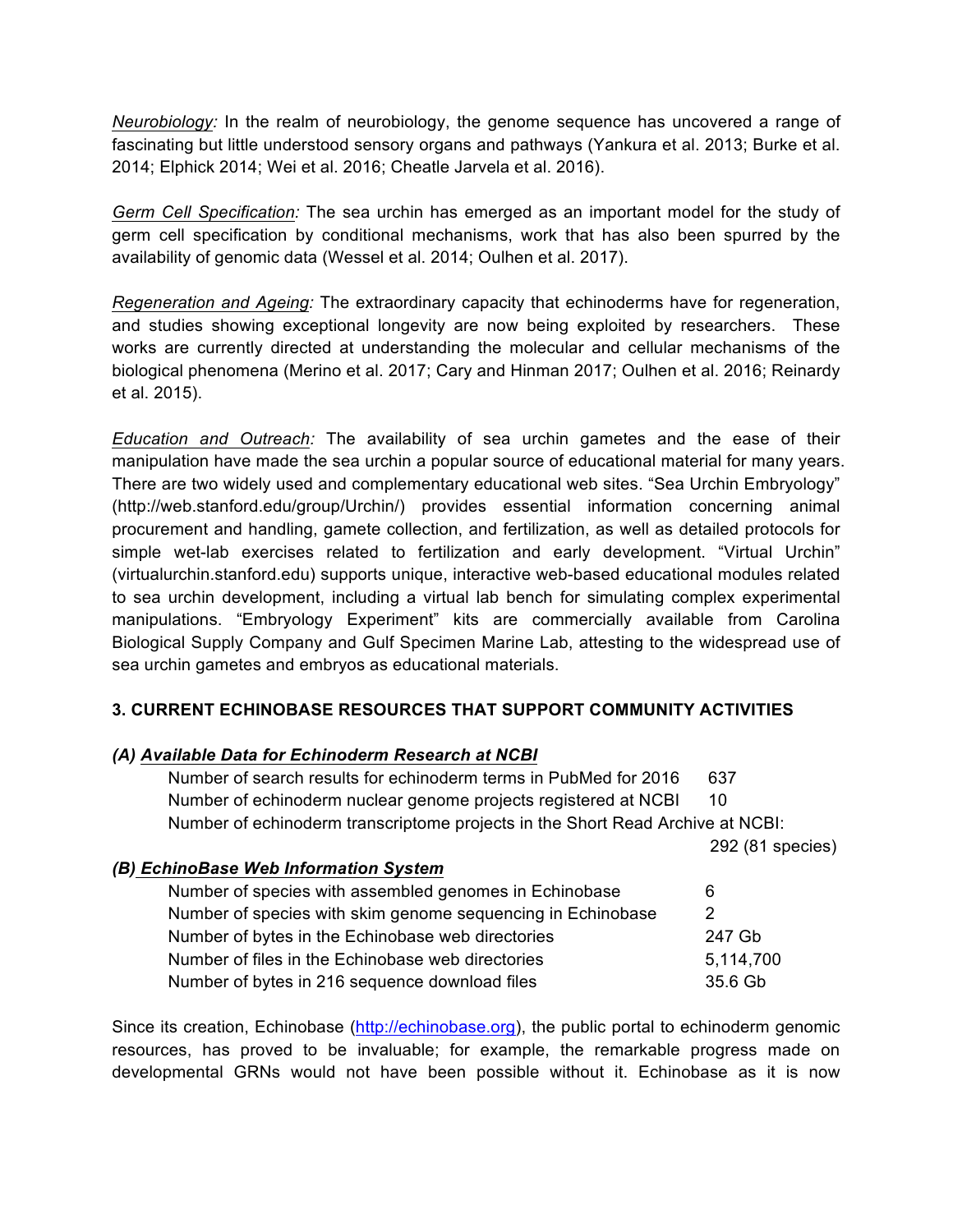configured will serve as the foundation for future expansion in terms of additional data and new capabilities.

### *(C) Genome and Transcriptome Assemblies*

A total of 8 genome sequences for the echinoderms in various levels of draft assembly are housed at Echinobase (Table 1). There are assemblies from five sea urchin species (*S. purpuratus, Lytechinus variegatus, S. franciscanus, Allocentrotus fragilis* and *Eucidaris tribuloides*) posted. Genomic data from a sea star (*Patiria miniata*), a sea cucumber (*Parastichopus parvimensis*) and a brittle star (*Ophiothrix spiculata*) are also available. Thus the genomics included in the web system samples the major evolutionary diversity extant in this phylum. It might be added that much recent work has shown that the ~50 MY divergence time separating *Strongylocentrotus* and *Lytechinus* turns out to be the "sweet spot" for identification of sequence patches conserved because of their cis-regulatory function (Cameron and Davidson 2009).

| <b>Species</b>                     | <b>Status</b>    |  |  |
|------------------------------------|------------------|--|--|
| Strongylocentrotus purpuratus v4.0 | mature draft     |  |  |
| Strongylocentrotus franciscanus    | 2x skim coverage |  |  |
| Allocentrotus fragilis             | 2x skim coverage |  |  |
| Lytechinus variegatus v2.2         | improved draft   |  |  |
| Patiria miniata v2.0               | improved draft   |  |  |
| Eucidaris tribuloides v1.0         | first draft      |  |  |
| Parastichopus parvimensis v1.0     | first draft      |  |  |
| Ophiothrix spiculata v1.0          | first draft      |  |  |

**Table 1**- Sequencing progress for echinoderm genomes. The eight genome projects begun at the Baylor College of Medicine, Human Genome Sequencing Center and the present stage of completion of each.

Transcriptomes for many embryonic stages and adult tissues of these and other species have been assembled into gene sets and accessioned into the database. Both gene annotation and Blast databases are available for these gene sets. Echinobase also includes a number of stateof-the-art bioinformatics resources and powerful search engines. Its JBrowse genome visualization tracks include transcript maps together with gene predictions, and for *S. purpuratus* the mounted gene models have been vastly improved by cross-reference analysis based on our dense developmental transcriptome studies (Tu et al. 2012; Tu et al. 2014). A continuing effort is made in Echinobase to improve genome curation by incorporation of new literature results, and great care has also been taken to update and improve the website which serves as the portal of Echinobase to the outside world. The broad range of functionalities currently incorporated into Echinobase is indicated in Fig. 2, a snapshot from the Navigation Guide on the website.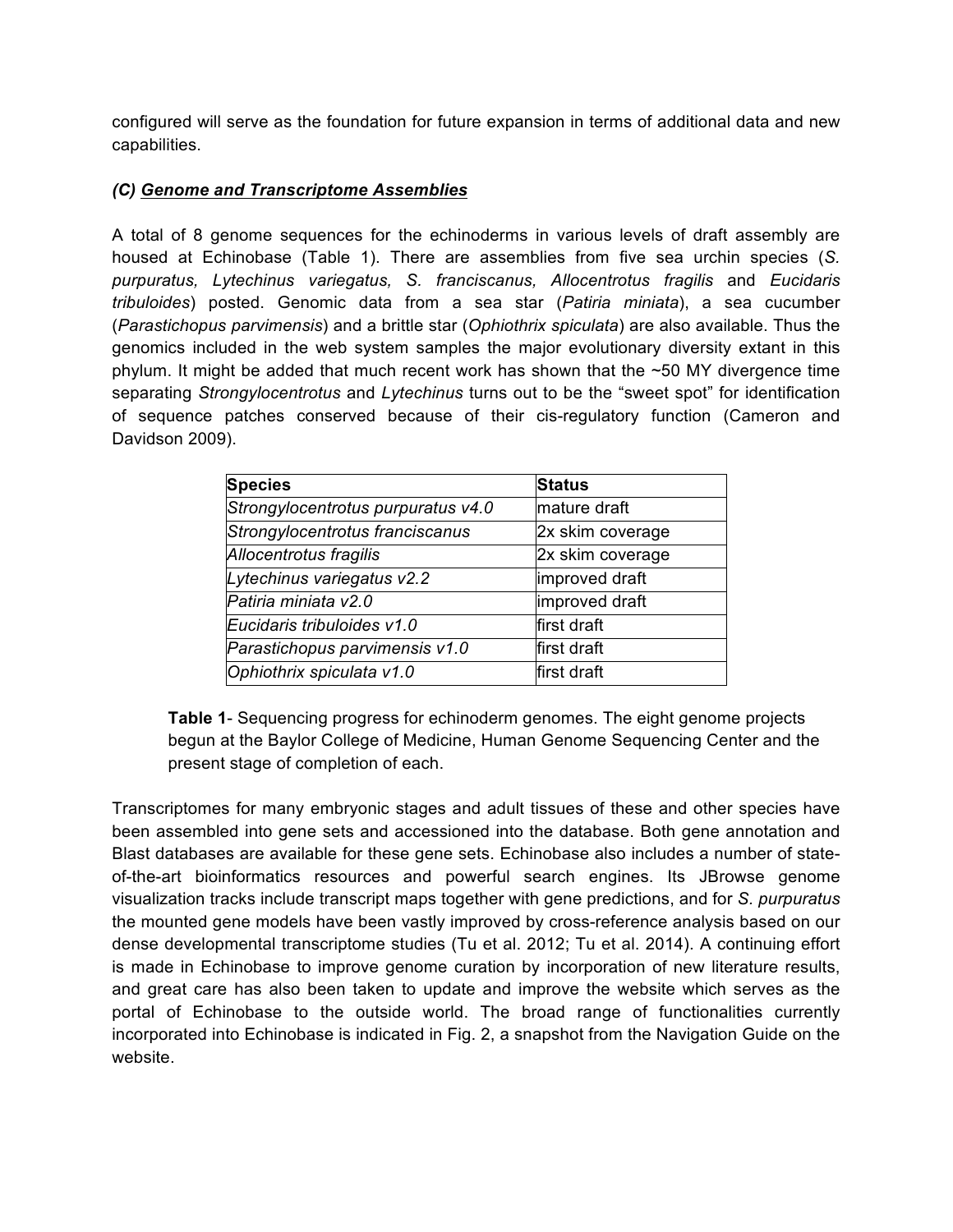

**Fig. 2**- Portals to various publicly accessible resources mounted in Echinobase.



**Fig. 3-** Current world-wide use of Echinobase website per annum; map shows hits in Taiwan, Japan, India, Australia, Canada, S. America, in addition to Europe and the U.S. (Data from Google Analytics.)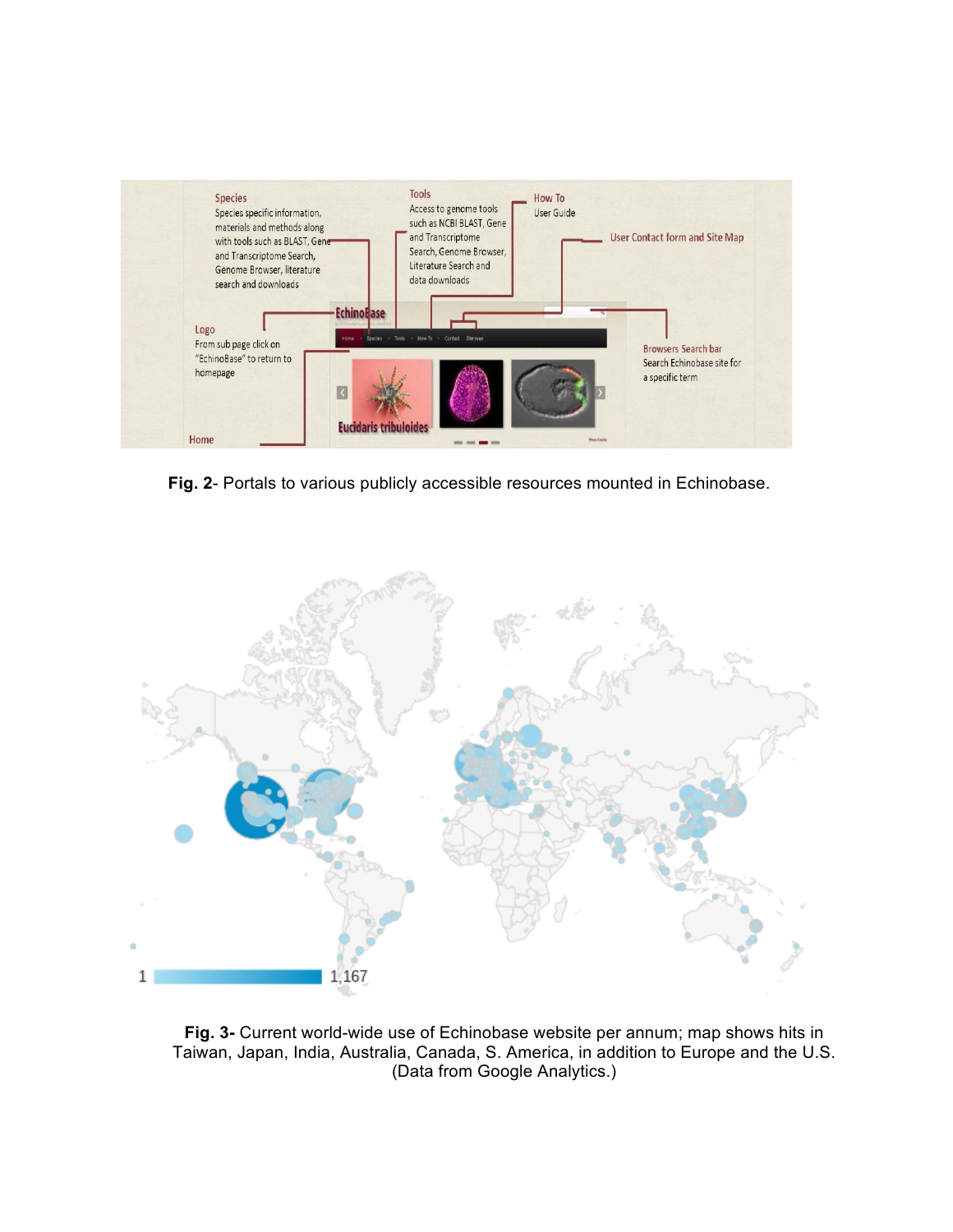## *(D) Usage*

Echinobase is heavily used by many laboratories. Use can be measured by visits to the website, where a meaningful visit might be one in which the visitor stays to consult multiple website pages. By this criterion Echinobase receives about 4000 visits annually. Echinobase is used in many parts of the world (though mainly in the US); Fig. 3 is based on data retrieved from Google Analytics and filtered for users as stated above. But numbers of visits do not tell the whole story: for anyone who is working on genes or genomes of these model organisms, **the genomic database is an absolutely essential resource, and much of the most important research in the last few years in this field could not have been carried out without this resource**.

#### **4. RESOURCES ASSOCIATED WITH ECHINOBASE**

An important source of new information requiring curation by Echinobase will be the Resource for Developmental Regulatory Genomics (RDRG), a community research resource for which NIH R24 funding is currently pending. This resource will produce ATAC-seq chromatin accessibility profiles of several purified embryonic cell types at different developmental stages, for the purpose of enhancing CRM identification and GRN analysis. The utility of these data will require public access to the peak tracks and tools for comparing peaks across samples; the latter will allow users to identify candidate, cell type-specific or temporally regulated CRMs. RDRG will also develop a large number of new reagents for the research community, including fluorescent BAC reporters, NanoString codesets, and photoactivatible morpholinos. For researchers to benefit from these resources it will be critically important that Echinobase maintain up-to-date lists of these reagents. We anticipate that the activities of Echinobase and RDRG will be highly synergistic.

#### **5. PROPOSAL FOR ENHANCEMENT OF ECHINOBASE**

A scientific advisory board meeting was held at the most recent Developmental Biology of the Sea Urchin meeting (XXIV; April, 2017), along with a public forum to discuss the needs of the research community with respect to Echinobase and other resources. Approximately 60 people attended the public meeting. The group unanimously supported the continuation and expansion of Echinobase.

Based on these meetings, we established a survey to assess the needs and priorities of the community, which was emailed to the Echinobase email list and posted on the website. We received 105 responses, including 47 identified as faculty and lab PIs (https://www.surveymonkey.com/results/SM-P363JRL6/). 96% of respondents stated that echinobase was essential for their research, or that it would be difficult to do their work without it. This survey provided a clear set of priorities for the Echinobase user community. In order of priority, these are:

## *(A) To improve genome assemblies of species of Echinoderms used as model organisms*

*in community labs.* The genomes of echinoderms are large and polymorphic. Indeed, efforts to sequence and assemble them have often served as experiments for this kind of effort in general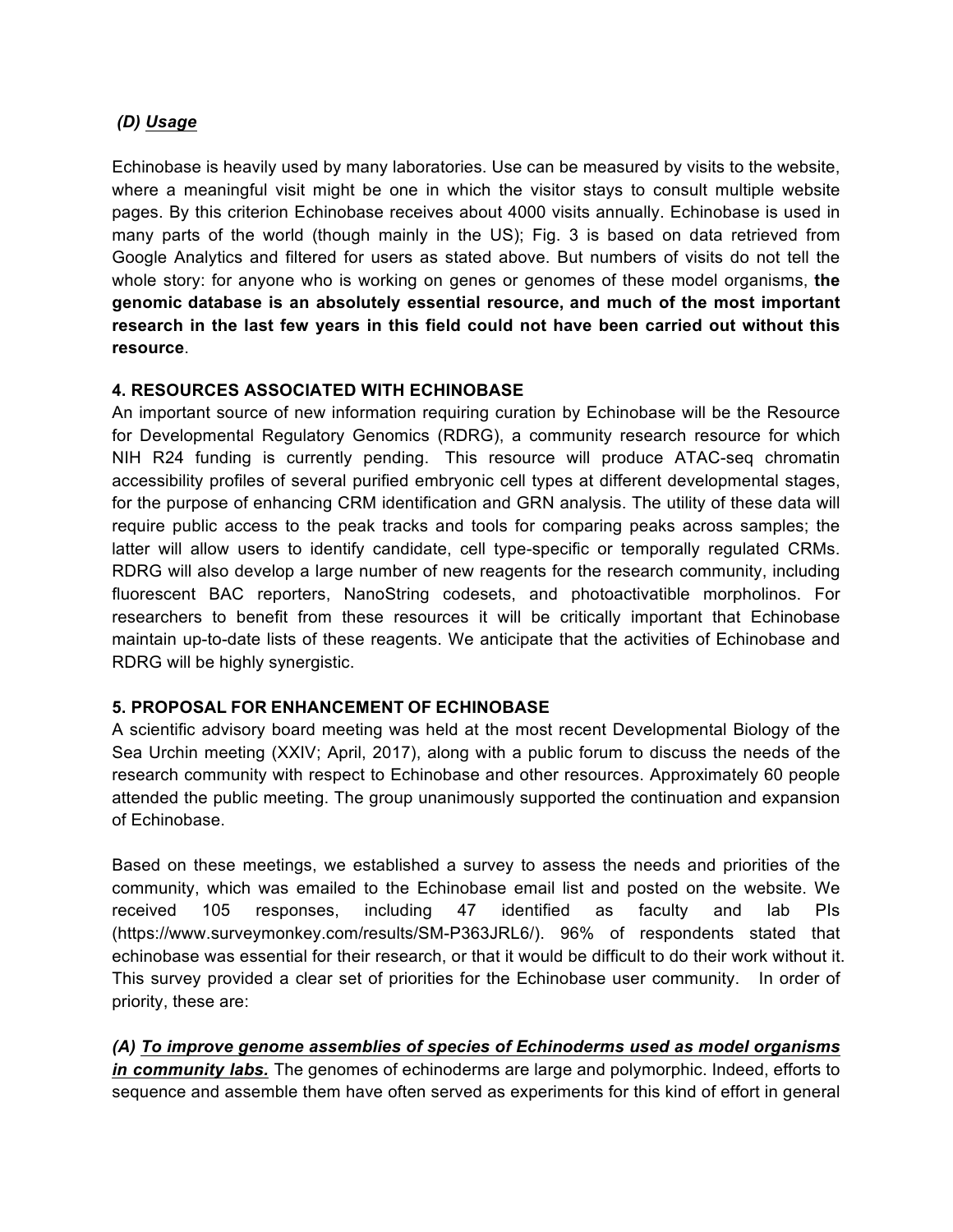(English et al. 2012). A summary shown in Table 2 below indicates the state of the various genomes in our resource and the efforts needed to improve them to a state where they are useful for comparative genomics, and to adequately serve the work of the echinoderm research community. A first priority must therefore be to improve assembly completeness and accuracy of the Echinoderm genomes most frequently used as model organisms by the community.

|                      | <b>Current Status</b>     |                             | <b>Proposed Status</b>                                 |                              |                              |                                                                                                                                                |
|----------------------|---------------------------|-----------------------------|--------------------------------------------------------|------------------------------|------------------------------|------------------------------------------------------------------------------------------------------------------------------------------------|
| Genome               | <b>Contig N50</b><br>(kb) | <b>Scaffold</b><br>N50 (kb) | <b>Sequencing</b>                                      | <b>Additional Sequencing</b> | <b>Target Assembly Level</b> | <b>Functionality</b>                                                                                                                           |
| S. purpuratus (v4.0) | 17.6                      | 431                         | 40x Illumina<br>11x PacBio<br>18x SOLiD<br>8.3x Sanger | 40x PacBio                   | MB Scaffold N50              | Comparative genomics;<br>Improved ID of regulatory ncDNA;<br>Improved gene prediction;<br>Facilitate generation of accurate molecular reagents |
| P. miniata $(v2.0)$  | 18                        | 76                          | 70x Illumina<br>15x Roche 454<br>19x PacBio            | 30x PacBio                   | <b>MB Scaffold N50</b>       | Comparative genomics:<br>Improved ID of regulatory ncDNA:<br>Improved gene prediction;<br>Facilitate generation of accurate molecular reagents |
| L. variegatus (v2.2) | 9.7                       | 46                          | 21x Illumina<br>23x Roche 454<br>13x PacBio            | 40x PacBio                   | MB Scaffold N50              | Comparative genomics;<br>Improved ID of regulatory ncDNA;<br>Improved gene prediction;<br>Facilitate generation of accurate molecular reagents |
| E. tribuloides       | 2.8                       | 28.2                        | 23x Illumina<br>23x Roche 454                          | 10x PacBio                   | 10kb contig N50              | Improved gene prediction;<br>Facilitate generation of accurate molecular reagents                                                              |
| P. parvimensis       | 71                        | 40                          | $\sim$ 140 $x$ Illumina                                | 10x PacBio                   | 10kb contig N50              | Improved gene prediction;<br>Facilitate generation of accurate molecular reagents                                                              |
| O. spiculata         | 45                        | 43                          | $~160x$ Illumina                                       | 10x PacBio                   | 10kb contig N50              | Improved gene prediction;<br>Facilitate generation of accurate molecular reagents                                                              |

**Table 2**- Current and proposed minimum genome assembly and annotation statistics for flagship species of Echinoderms.

*(B) To improve gene annotations and ortholog identities.* A central objective in many research programs in our community is to assay gene expression and function. Efforts should be made to generally improve gene annotations (e.g. splicing isoforms, non-coding RNAs, translation starts sites, and UTRs). This will globally improve the utility of Echinobase for all researchers. This will also facilitate CRISPR guide RNA design (Lin and Su 2016). Providing a way for users to efficiently modify gene annotations was also viewed as an important goal (e.g. implementation of a wiki). In order to facilitate comparison across Echinoderms, and also with vertebrate animals, it will be important to provide a rigorous analysis of gene orthologies.

The number of user-generated echinoderm transcriptomes is ballooning. There are 292 echinoderm transcriptomes in the NCBI sequence read archive (SRA) representing 81 species. Most of these were collected for an explicit experimental purpose and no consolidation has been undertaken. Thus a huge amount of data is lost to the experimentalist. A further goal therefore is to collate transcriptomes from these many sources to provide high quality reference transcriptomes from multiple species and, where possible, provide details of time points and tissue types.

*(C) To provide a resource for sharing protocols, reagents and community news.* Research progress can be enhanced by ensuring that protocols and validated reagents (e.g. morpholino sequences, CRISPR guide RNA sequences, PCR primers, etc.) are readily available and searchable for the community. Echinobase should serve as a platform for such information sharing. Current efforts should be maintained and extended.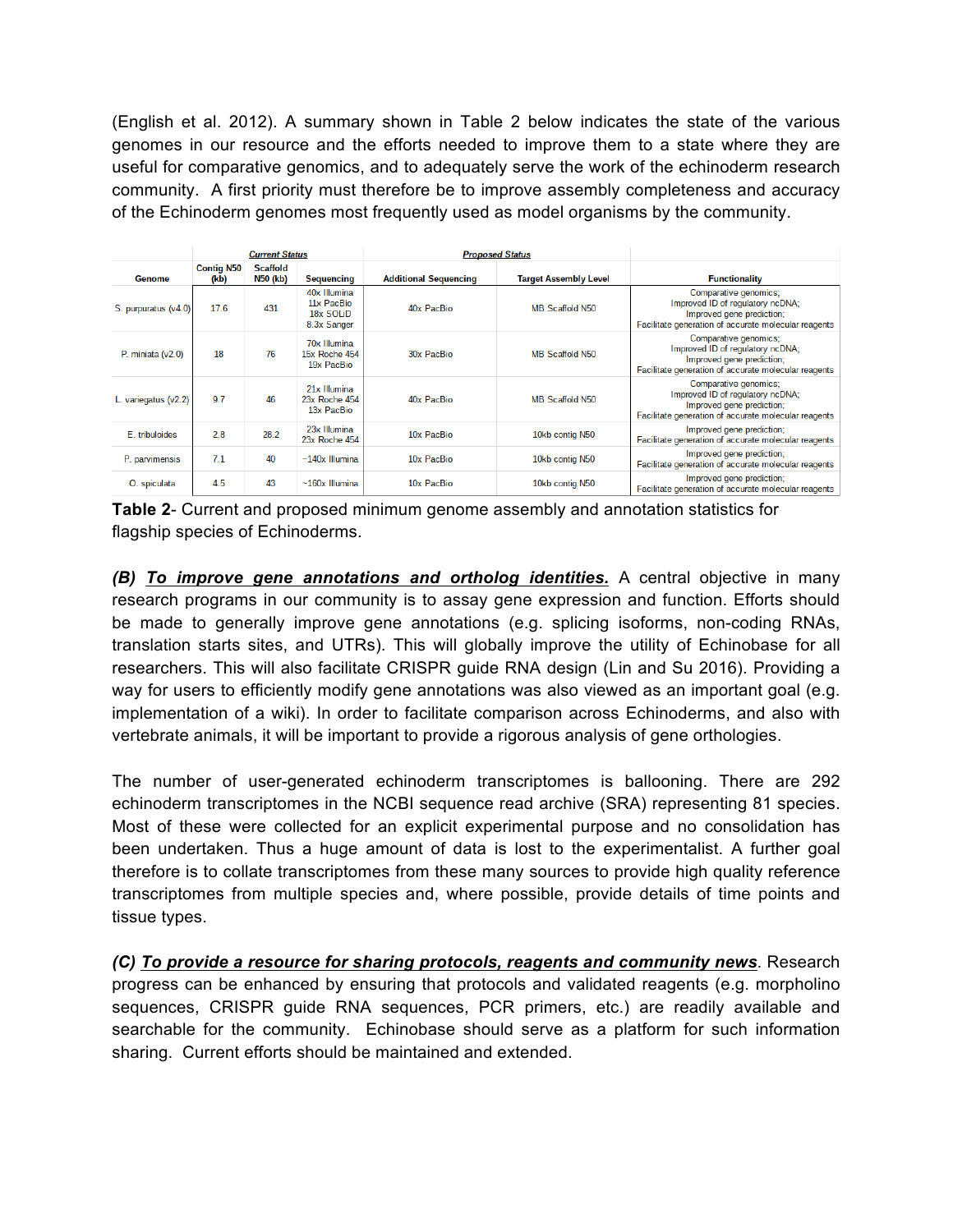*(D) To provide options to include genome-wide scans of features of a regulatory nature (including ATAC-seq data) for all species.* Echinoderms are famous for the ease with which synchronous embryo cultures can be obtained, suiting them perfectly for developmental profiling of chromatin architecture. Most importantly, echinoderm embryos are unusually well suited for functional cis-regulatory analyses of gene expression, an essential component of GRN studies. Such data are emerging from many labs and it will be crucial to provide genome browser tracks or other portals to these data on Echinobase. This will greatly facilitate improved annotations of functional noncoding DNA and the use of echinoderms for regulatory functional genomics. Such data are also routinely needed by researchers from other models systems and, in particular, the growing body of researchers performing comparative functional genomics that would like to use this major phylum in their analyses.

*(E) To further incorporate expression data into Echinobase.* New endeavors to include spatial and quantitative expression should be included for *S. purpuratus* and other important experimental species. Significant individual lab efforts are directed at identifying spatial and quantitative gene expression profiles that can benefit the community as a whole. Providing these data in a format that can be readily accessed and cross-referenced from multiple species will aid comprehensive syntheses of gene regulatory network analyses, including for researchers from other communities. These should, as much as possible, also follow standards for other models systems outside of the echinoderms, to facilitate broader accessibility. Controlled vocabularies for developmental anatomy, and developmental stages, should be developed with the intent of coordinating with other taxa.

*(F) To improve accessibility and ease of use of the web resource.* As the types (e.g. annotation and expression) and the quantity of data expand, it becomes imperative to remodel the Echinobase web information system to ensure that it remains easily accessible to researchers, regardless of their experience with echinoderms. This will include use of uniform nomenclature and searching tools, as well as intuitive links to external resources and databases. Efforts will be made to seek input from researchers in other systems, and in particular other genomic web resource developers, to stimulate outreach efforts to service a broader community. The goal is to increase the impact of Echinobase and Echinoderm research, and to ensure that researchers from other communities can take advantage of the work done in echinoderms.

## **These recommendations address critically important needs identified by the community, seek to make best use of current resources, and are directed at enhancing the unique strengths of the echinoderm model system for the coming decade.**

**Echinobase is a critically important source of genomic information for the Echinoderm Phylum.** Without it, most of the important research resources that have been developed over the past decade (including the genome sequence itself) would be almost useless. **The continual improvement of this vital resource is therefore of the highest priority.**

Echinobase also **leads the way in working with highly polymorphic genomes,** which are typical for many species with large population sizes. Echinobase therefore serves as a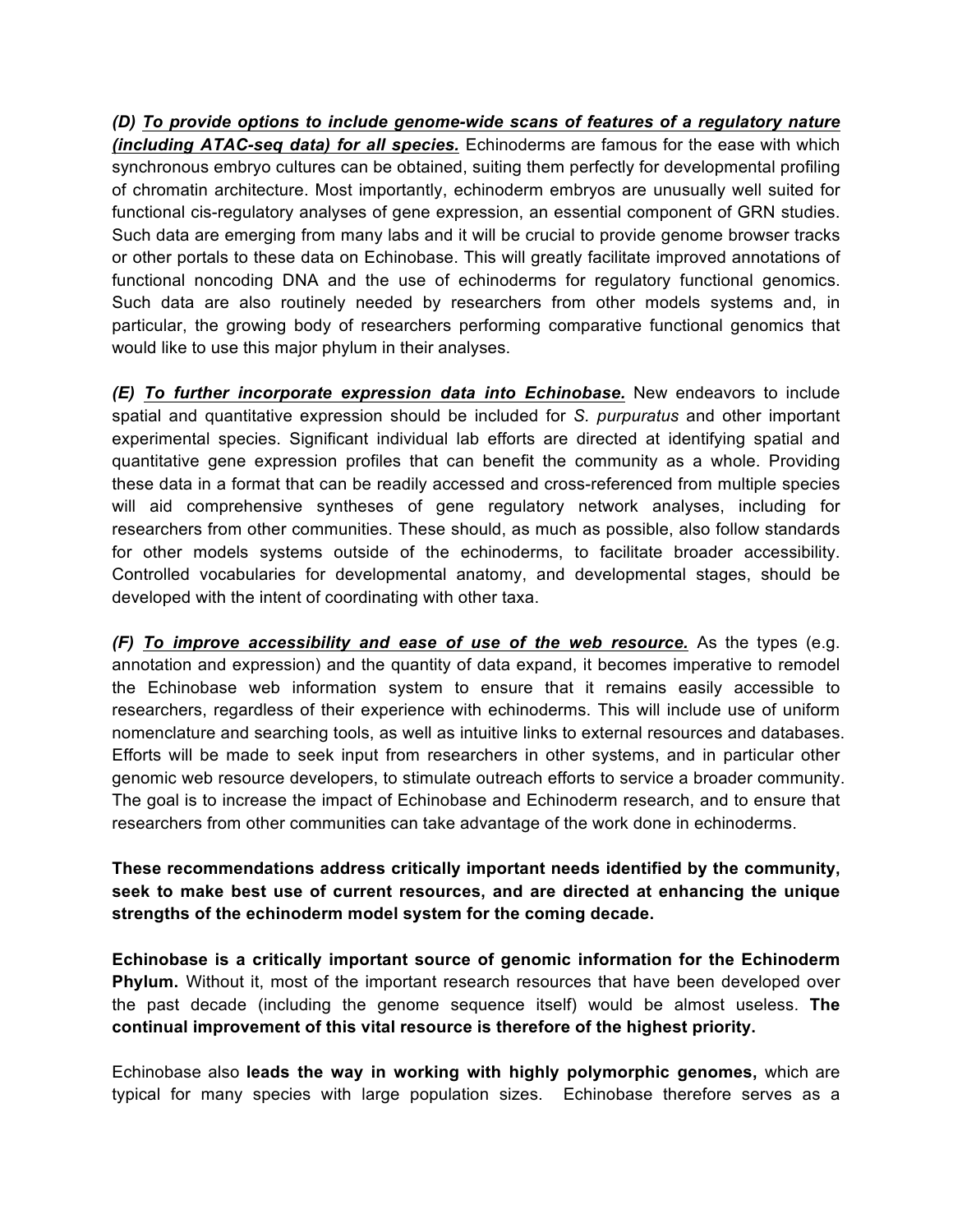technical resource to scientists establishing new organisms for genomic studies. As a medium sized coopetitive community we are also well placed to trial new approaches for data sharing. Echinobase therefore serves as an important resource for a wide community beyond echinoderm-specific researchers.

## **6. REFERENCES**

- Abruzzese, G.A., Tanpradit, N. and Tavares, R.S. 2017. Orchestration at the beginning: mitosis in sea urchin embryo. Molecular Reproduction and Development.
- Andrikou, C., Pai, C.-Y., Su, Y.-H. and Arnone, M.I. 2015. Logics and properties of a genetic regulatory program that drives embryonic muscle development in an echinoderm. eLife 4.
- Bošnjak, I., Pleić, I.L., Borra, M. and Mladineo, I. 2013. Quantification and in situ localisation of abcb1 and abcc9genes in toxicant-exposed sea urchin embryos. Environmental Science and Pollution Research International 20(12), pp. 8600–8611.
- Briggs, E. and Wessel, G.M. 2006. In the beginning...animal fertilization and sea urchin development. Developmental Biology 300(1), pp. 15–26.
- Buckley, K.M., Ho, E.C.H., Hibino, T., Schrankel, C.S., Schuh, N.W., Wang, G. and Rast, J.P. 2017. IL17 factors are early regulators in the gut epithelium during inflammatory response to Vibrio in the sea urchin larva. eLife 6.
- Buckley, K.M. and Rast, J.P. 2015. Diversity of animal immune receptors and the origins of recognition complexity in the deuterostomes. Developmental and Comparative Immunology 49(1), pp. 179–189.
- Burke, R.D., Moller, D.J., Krupke, O.A. and Taylor, V.J. 2014. Sea urchin neural development and the metazoan paradigm of neurogenesis. Genesis 52(3), pp. 208–221.
- Cameron, R.A. and Davidson, E.H. 2009. Flexibility of transcription factor target site position in conserved cis-regulatory modules. Developmental Biology 336(1), pp. 122–135.
- Campanale, J.P. and Hamdoun, A. 2012. Programmed reduction of ABC transporter activity in sea urchin germline progenitors. Development 139(4), pp. 783–792.
- Cary, G.A., Cheatle Jarvela, A.M., Francolini, R.D. and Hinman, V.F. 2017. Genome-wide use of high and low affinity Tbrain transcription factor binding sites during echinoderm development.
- Cary, G. and Hinman, V. 2017. Conserved processes of metazoan whole-body regeneration identified in sea star larvae. BioRxiv.
- Chang, W.-L., Chang, Y.-C., Lin, K.-T., Li, H.-R., Pai, C.-Y., Chen, J.-H. and Su, Y.-H. 2017. Asymmetric distribution of hypoxia-inducible factor α regulates dorsoventral axis in the early sea urchin embryo. Development.
- Chan, K.Y.K., García, E. and Dupont, S. 2015. Acidification reduced growth rate but not swimming speed of larval sea urchins. Scientific reports 5, p. 9764.
- Cheatle Jarvela, A.M., Brubaker, L., Vedenko, A., Gupta, A., Armitage, B.A., Bulyk, M.L. and Hinman, V.F. 2014. Modular evolution of DNA-binding preference of a Tbrain transcription factor provides a mechanism for modifying gene regulatory networks. Molecular Biology and Evolution 31(10), pp. 2672–2688.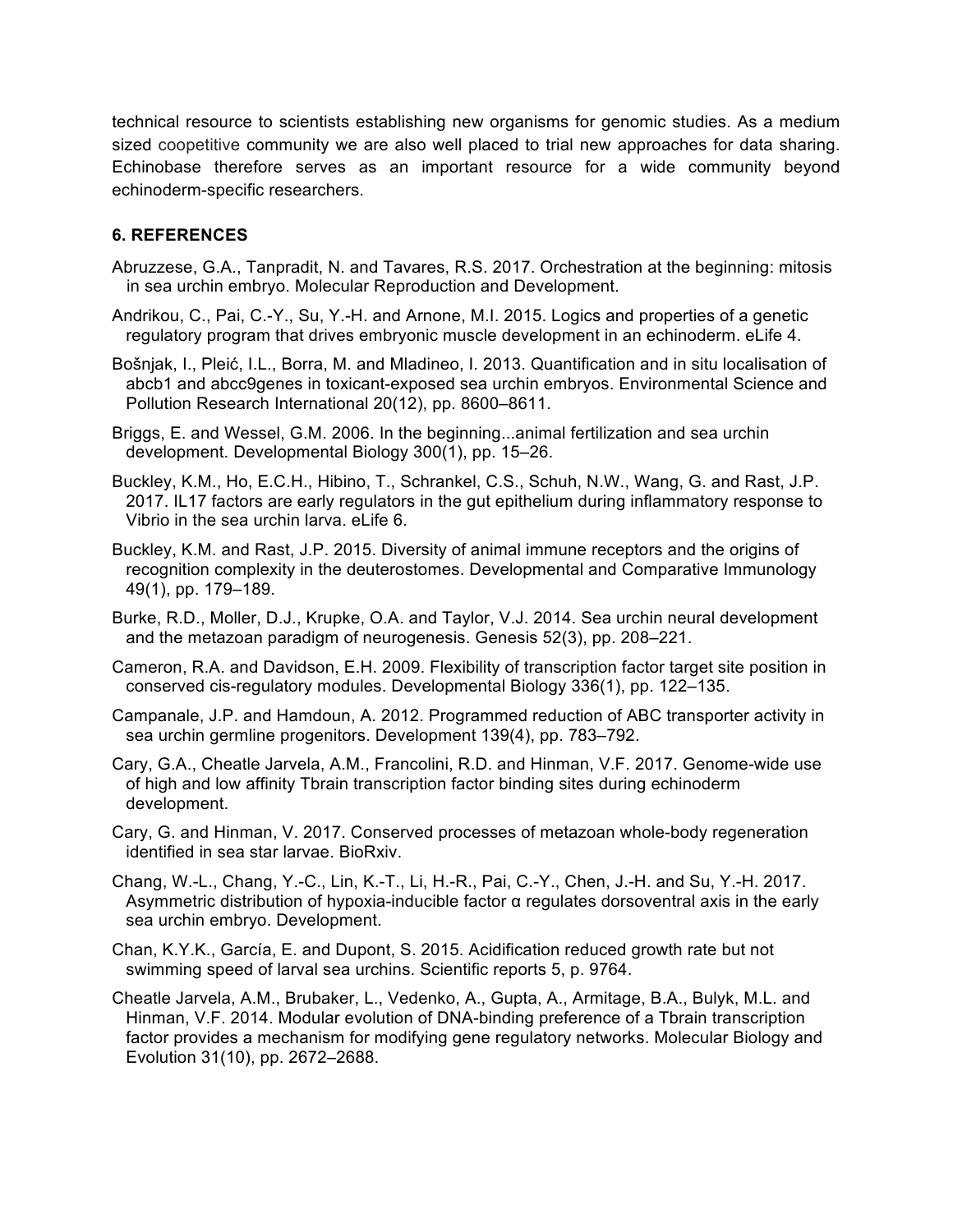- Cheatle Jarvela, A.M., Yankura, K.A. and Hinman, V.F. 2016. A gene regulatory network for apical organ neurogenesis and its spatial control in sea star embryos. Development 143(22), pp. 4214–4223.
- Cui, M., Siriwon, N., Li, E., Davidson, E.H. and Peter, I.S. 2014. Specific functions of the Wnt signaling system in gene regulatory networks throughout the early sea urchin embryo. Proceedings of the National Academy of Sciences of the United States of America 111(47), pp. E5029–38.
- Cui, M., Vielmas, E., Davidson, E.H. and Peter, I.S. 2017. Sequential Response to Multiple Developmental Network Circuits Encoded in an Intronic cis-Regulatory Module of Sea Urchin hox11/13b. Cell reports 19(2), pp. 364–374.
- Damle, S.S. and Davidson, E.H. 2012. Synthetic in vivo validation of gene network circuitry. Proceedings of the National Academy of Sciences of the United States of America 109(5), pp. 1548–1553.
- Davidson, E.H., Rast, J.P., Oliveri, P., Ransick, A., Calestani, C., Yuh, C.-H., Minokawa, T., Amore, G., Hinman, V., Arenas-Mena, C., Otim, O., Brown, C.T., Livi, C.B., Lee, P.Y., Revilla, R., Rust, A.G., Pan, Z. jun, Schilstra, M.J., Clarke, P.J.C., Arnone, M.I., Rowen, L., Cameron, R.A., McClay, D.R., Hood, L. and Bolouri, H. 2002. A genomic regulatory network for development. Science 295(5560), pp. 1669–1678.
- Dutkowski, J. and Ideker, T. 2011. Protein networks as logic functions in development and cancer. PLoS Computational Biology 7(9), p. e1002180.
- Elphick, M.R. 2014. SALMFamide salmagundi: the biology of a neuropeptide family in echinoderms. General and Comparative Endocrinology 205, pp. 23–35.
- English, A.C., Richards, S., Han, Y., Wang, M., Vee, V., Qu, J., Qin, X., Muzny, D.M., Reid, J.G., Worley, K.C. and Gibbs, R.A. 2012. Mind the gap: upgrading genomes with Pacific Biosciences RS long-read sequencing technology. Plos One 7(11), p. e47768.
- Erkenbrack, E.M. and Davidson, E.H. 2015. Evolutionary rewiring of gene regulatory network linkages at divergence of the echinoid subclasses. Proceedings of the National Academy of Sciences of the United States of America 112(30), pp. E4075–84.
- Ghobadi, S. and Ambra, J. D' 2012. Coopetitive relationships in cross-functional software development teams: How to model and measure? Journal of Systems and Software 85(5), pp. 1096–1104.
- Guo, H., Garcia-Vedrenne, A.E., Isserlin, R., Lugowski, A., Morada, A., Sun, A., Miao, Y., Kuzmanov, U., Wan, C., Ma, H., Foltz, K. and Emili, A. 2015. Phosphoproteomic network analysis in the sea urchin Strongylocentrotus purpuratus reveals new candidates in egg activation. Proteomics 15(23-24), pp. 4080–4095.
- Haillot, E., Molina, M.D., Lapraz, F. and Lepage, T. 2015. The Maternal Maverick/GDF15-like TGF-β Ligand Panda Directs Dorsal-Ventral Axis Formation by Restricting Nodal Expression in the Sea Urchin Embryo. PLoS Biology 13(9), p. e1002247.
- Hamdoun, A. and Epel, D. 2007. Embryo stability and vulnerability in an always changing world. Proceedings of the National Academy of Sciences of the United States of America 104(6), pp. 1745–1750.
- Henson, J.H., Ditzler, C.E., Germain, A., Irwin, P.M., Vogt, E.T., Yang, S., Wu, X. and Shuster, C.B. 2017. The ultrastructural organization of actin and myosin II filaments in the contractile ring: new support for an old model of cytokinesis. Molecular Biology of the Cell 28(5), pp. 613– 623.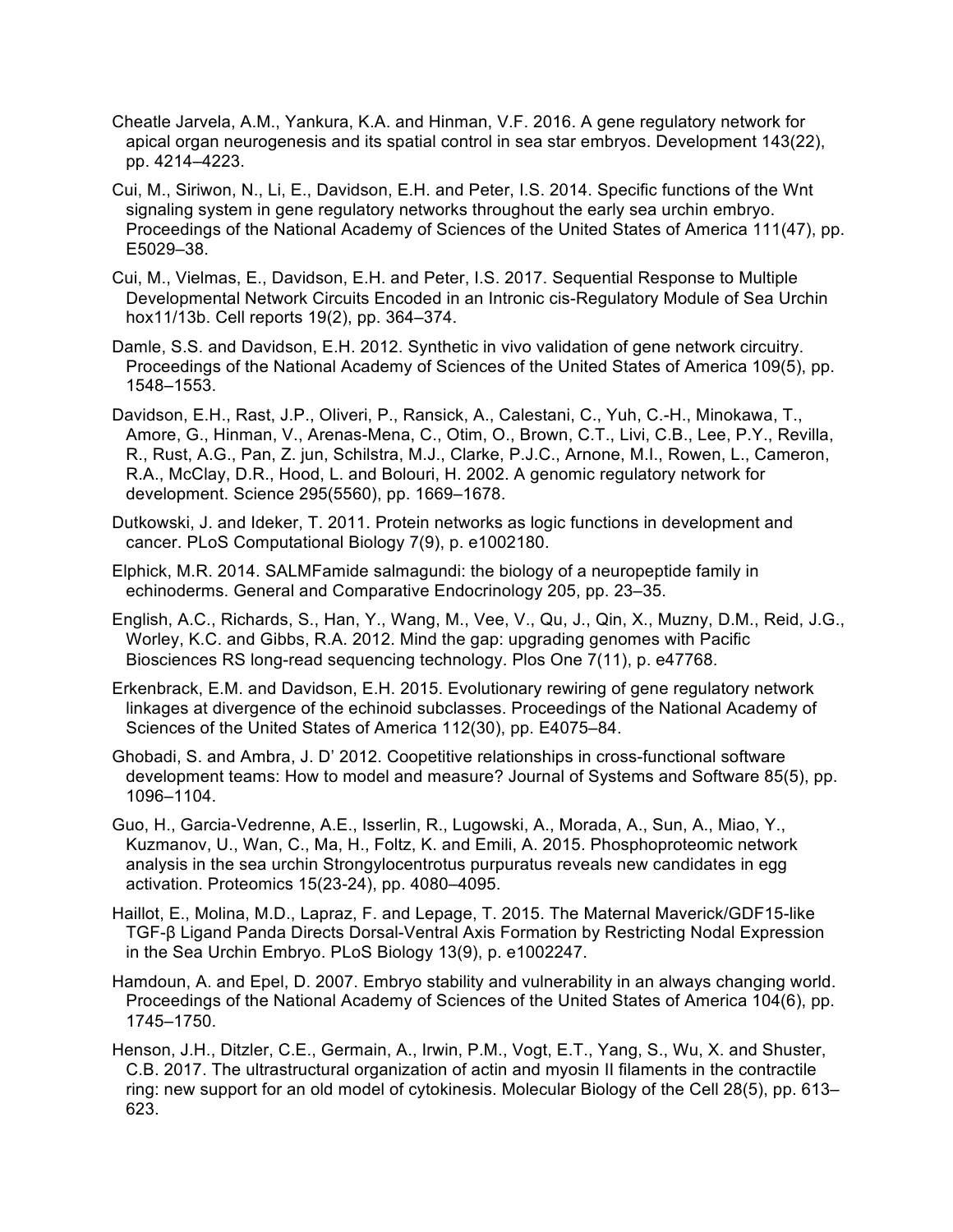- Li, E., Cui, M., Peter, I.S. and Davidson, E.H. 2014. Encoding regulatory state boundaries in the pregastrular oral ectoderm of the sea urchin embryo. Proceedings of the National Academy of Sciences of the United States of America 111(10), pp. E906–13.
- Lin, C.-Y. and Su, Y.-H. 2016. Genome editing in sea urchin embryos by using a CRISPR/Cas9 system. Developmental Biology 409(2), pp. 420–428.
- Materna, S.C. and Davidson, E.H. 2012. A comprehensive analysis of Delta signaling in pregastrular sea urchin embryos. Developmental Biology 364(1), pp. 77–87.
- McClay, D.R. 2011. Evolutionary crossroads in developmental biology: sea urchins. Development 138(13), pp. 2639–2648.
- McIntyre, D.C., Seay, N.W., Croce, J.C. and McClay, D.R. 2013. Short-range Wnt5 signaling initiates specification of sea urchin posterior ectoderm. Development 140(24), pp. 4881–4889.
- Merino, M., Vicente, E., Gonzales, K.N. and Torres, F.G. 2017. Ageing and degradation determines failure mode on sea urchin spines. Materials science & engineering. C, Materials for biological applications 78, pp. 1086–1092.
- Oulhen, N., Heyland, A., Carrier, T.J., Zazueta-Novoa, V., Fresques, T., Laird, J., Onorato, T.M., Janies, D. and Wessel, G. 2016. Regeneration in bipinnaria larvae of the bat star Patiria miniata induces rapid and broad new gene expression. Mechanisms of Development 142, pp. 10–21.
- Oulhen, N., Swartz, S.Z., Laird, J., Mascaro, A. and Wessel, G.M. 2017. Transient translational quiescence in primordial germ cells. Development 144(7), pp. 1201–1210.
- Peter, I.S. and Davidson, E.H. 2017. Assessing regulatory information in developmental gene regulatory networks. Proceedings of the National Academy of Sciences of the United States of America 114(23), pp. 5862–5869.
- Rafiq, K., Shashikant, T., McManus, C.J. and Ettensohn, C.A. 2014. Genome-wide analysis of the skeletogenic gene regulatory network of sea urchins. Development 141(4), pp. 950–961.
- Ramos, I. and Wessel, G.M. 2013. Calcium pathway machinery at fertilization in echinoderms. Cell Calcium 53(1), pp. 16–23.
- Range, R.C. and Wei, Z. 2016. An anterior signaling center patterns and sizes the anterior neuroectoderm of the sea urchin embryo. Development 143(9), pp. 1523–1533.
- Reinardy, H.C., Emerson, C.E., Manley, J.M. and Bodnar, A.G. 2015. Tissue regeneration and biomineralization in sea urchins: role of Notch signaling and presence of stem cell markers. Plos One 10(8), p. e0133860.
- Sánchez Alvarado, A. 2012. Cellular hyperproliferation and cancer as evolutionary variables. Current Biology 22(17), pp. R772–8.
- Saunders, L.R. and McClay, D.R. 2014. Sub-circuits of a gene regulatory network control a developmental epithelial-mesenchymal transition. Development 141(7), pp. 1503–1513.
- Sea Urchin Genome Sequencing Consortium 2006. Sea Urchin Genome: Implications and Insights. Davidson, E., Hynes, R., and McClay, D. eds.
- Sea Urchin Genome Sequencing Consortium, Sodergren, E., Weinstock, G.M., Davidson, E.H., et al., et al. 2006. The genome of the sea urchin Strongylocentrotus purpuratus. Science 314(5801), pp. 941–952.